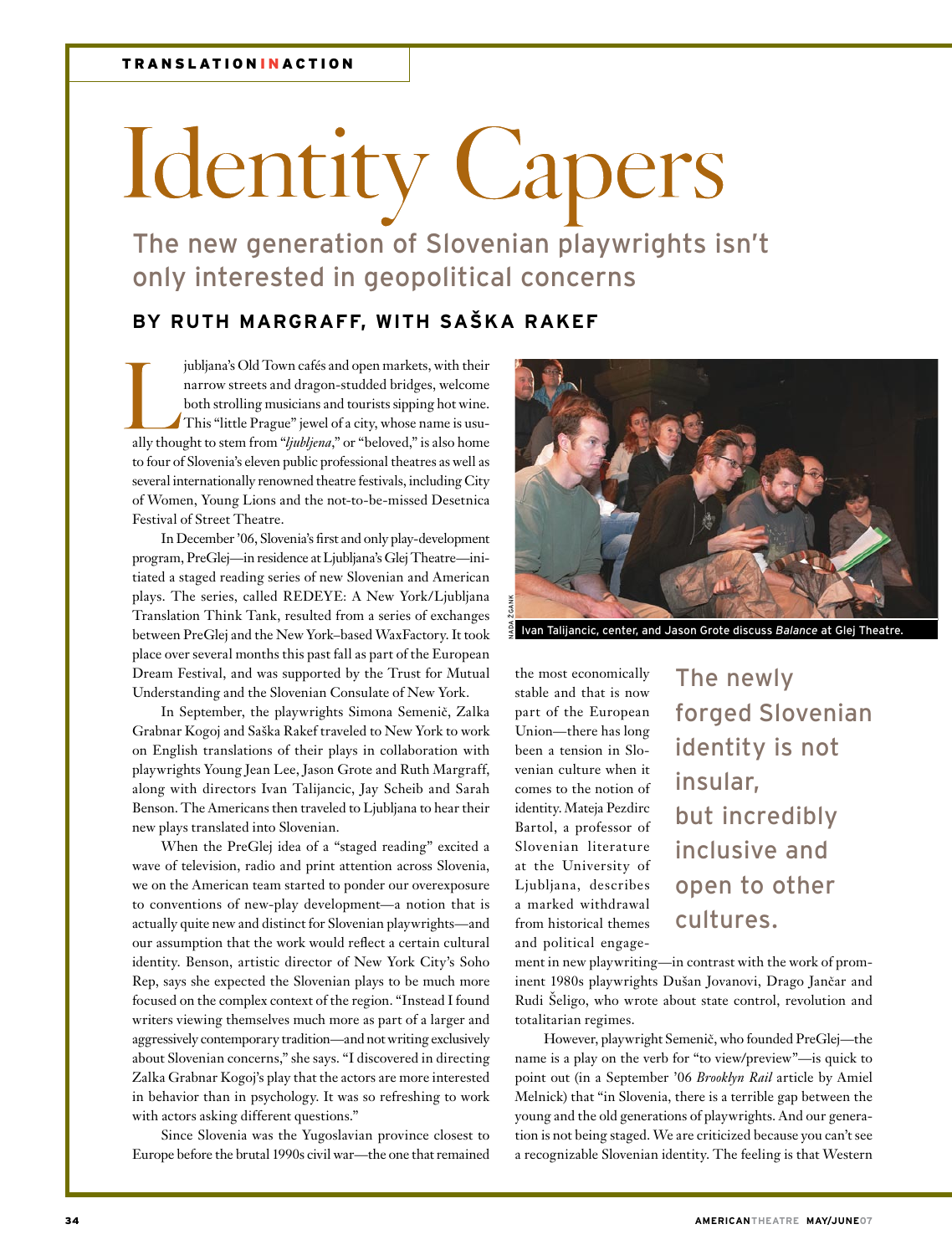Europe and the older playwrights dare to write about the Balkan wars, but we don't feel them as ours. We're somehow too close and not close enough."

The playwrights nurtured by PreGlej are definitely challenging preconceptions, but their challenge is an intimate one, turning inward and presenting what Slovenian theatre critic and playwright Rok Vevar, also quoted in the *Brooklyn Rail*, calls "private universes defined by impossible relationships." Vevar, who collaborates frequently with Semenič, sees her work as a mixture between performance art and playwriting. "She constantly thinks of how to produce interruption in a certain regime of looking," says Vevar in an e-mail exchange. Semenič's REDEYE entry, *24 Hours*, might be an example of this. She



writes two generic couples overlapping in a fragmented white space who are eventually bombarded by 26 "spams":

**HE 1:** Listen, I'll go by myself. Just for a look. Maybe I'll find something.

**SHE 2:** It's beyond my control. No wait. It's beyond my control. Sounds great. Great idea.

**SPAM 11:** Anita. Age: 25. Height 1,70. Kg. 55. Program anal: Yes. Oral: Yes. Vaginal: Yes. Kiss: Yes. Realizing fantasies: Yes. Does it with couple: Yes. Price: 4200 USD (for 24 hours).

**HE 2:** And what are we going to do if we're done with this?

**SHE 2:** Should we do it?

**HE 2:** It's beyond my control…

In contrast with established Slovenian comic playwrights Tone Partlji and Vinko Möderndorfer, who satirize capitalism, urban upstarts, political elections, party discords and lust for power, Bartol sees the work of younger dramatists as much more intimate and private, culled from domestic and everyday situations with themes of violence, manipulation and invasion of privacy.

For example, Kogoj's black comedy *Balance*, also translated into English for the PreGlej exchange, features the everyday violence and cruelty in the relationship between Ela, a female biologist caring for a putrid meat-eating plant, and her slacker lover Egon, whom she pays to feed her plant with his various

bodily excretions. Contemplating accidental fatherhood, Egon complains: "Gray suit, a tie…half past six. I get up. There's a woman in the bathroom. I don't know her…she's a mess…. Dead biologist Ela…. What are you if you eat meat-eating plants? A vegetarian or a meat eater?"

In translating *Balance*, playwright Grote says he found himself "unconsciously Americanizing, or at least neutralizing, some of the more subtle Slovenianisms. I found myself rewriting the play without intending to."

"We're all looking at the problems of the world and because of that it might seem that treating the problems we have at home is banal or overly domestic," Kogoj told the *Brooklyn Rail*. She elaborated over e-mail: "*Balance* is play about illness in a modern



romantic relationship—this is happening everywhere, not only in Slovenia. In the play there is no [gender] hierarchy. I even think the woman is a step ahead of the man."

Other new Slovenian plays from the 2006 Borštnik Meeting, a central Slovenian theatre festival, seem to defy identification. Bartol describes them as "a web of different images and ideas, language variants, generic models and dramatological explorations, so that we can only sketch its outlines rather than capture the whole richness of its poetics." Ana Lasić's play *For Now, Nowhere*—in which a character named Split is publishing a novel also called *For Now, Nowhere* with Sara, who is writing a novel called *Escape*, and Alona, who is writing a novel called *Homecoming*—evokes not only foreignness and migration, murder and suicide, but also a sorely unfocused individual suffering from identity problems and urban loneliness. *Prešeren Cabaret*, by Jure Ivanušič and Marko Vezovišek, celebrates Prešeren Day, the Slovenian day of culture, as a chance to settle accounts on "the cultural battlefield." Andrej E. Skubic and Lasić's *Fužine Blues* sets a crucial football match in a multi-ethnic city, which throws into high relief the nationality issues in Ljubljana's suburbs. The worlds of the city and the suburbs are revealed to be not only different, but often irreconcilable, though sometimes right next door.

The 2004 edition of the European Theater Convention's book *The European Theatre Today: The Plays* observes that the lead character in Sebastijan Horvat and Nataša Matjašec's *Get Famous or Die Trying (Elisabeth 2) monologue* is split between continued on page 72